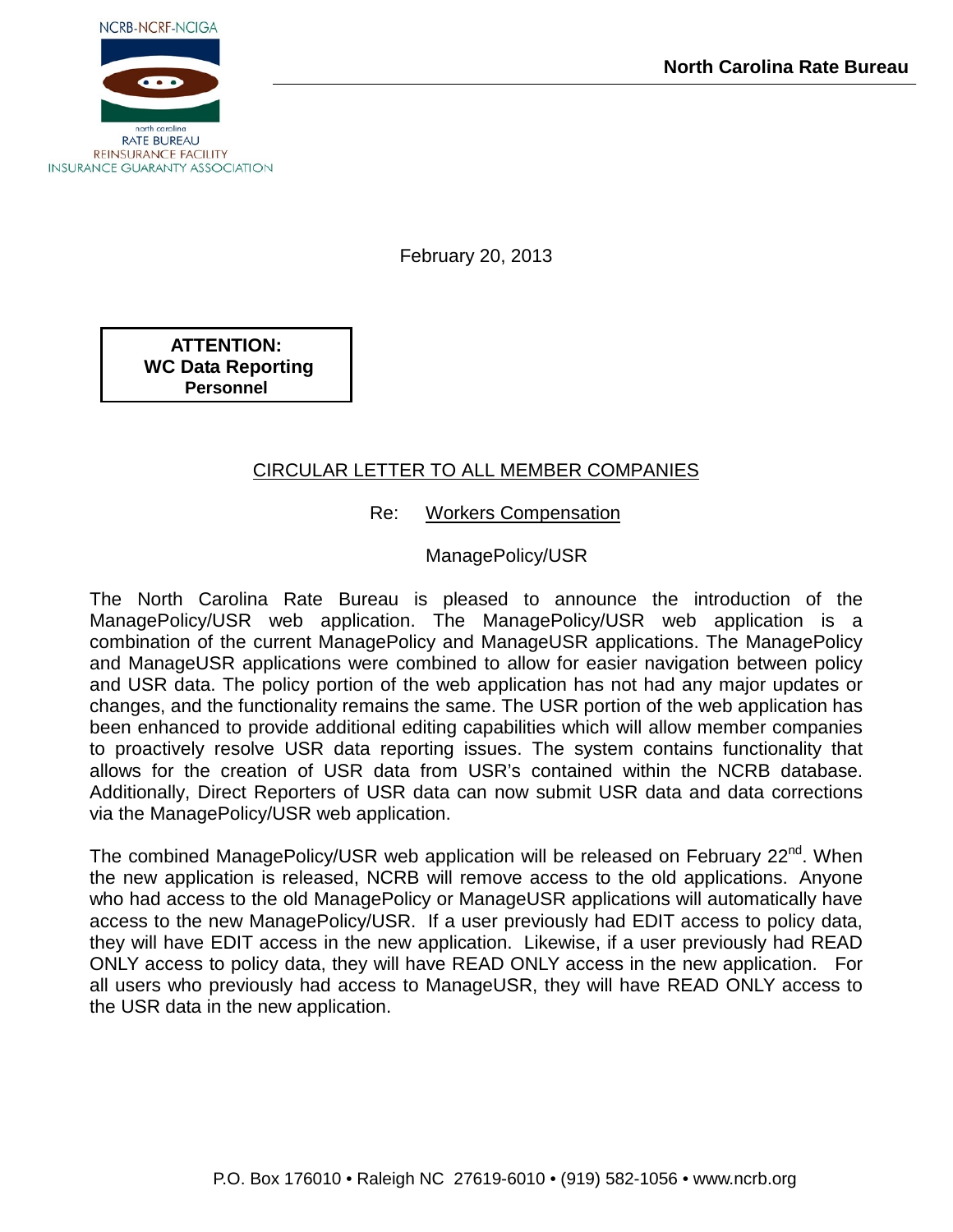The chart below is a summary of how the mapping will occur:

| Old<br><b>ManagePolicy</b><br><b>Access</b> | <b>Old ManageUSR</b><br><b>Access</b> | <b>Access in the New</b><br><b>ManagePolicy/USR application</b> |
|---------------------------------------------|---------------------------------------|-----------------------------------------------------------------|
| <b>Read Only</b>                            | No Access                             | Policy view, No USR                                             |
| <b>Read Only</b>                            | <b>Read Only</b>                      | Policy view, USR view                                           |
| Edit                                        | No Access                             | Policy edit, No USR                                             |
| Edit                                        | <b>Read Only</b>                      | Policy edit, USR view                                           |
| No Access                                   | <b>Read Only</b>                      | No Policy access, USR view                                      |

On February 15<sup>th</sup>, your NCRB Group Administrator was notified of the changes to web security. Your NCRB Group Administrator will be responsible for granting additional access to anyone requesting edit capabilities.

The North Carolina Rate Bureau is offering two training sessions to familiarize users with the features of ManagePolicy/USR. These sessions are sixty minutes each and will be conducted via the internet. The training will use InterCall Unified Meeting software. During the first fortyfive minutes we will walk through the ManagePolicy/USR User Guide to review the features of the system. The last fifteen minutes will be open for questions. We recommend printing a copy of the ManagePolicy/USR User Guide. The ManagePolicy/USR User Guide can be found in the following location:

<https://www.ncrb.org/Manageusr2/ManageUSR%202.0%20User%20Guide.pdf>

The training sessions will be held on Wednesday, February 27, 2013 and Thursday, February 28, 2013. Refer to the attached document for additional information related to the training sessions and web security.

If you have questions or need assistance concerning access, training, or the enhanced features, you may contact the Information Center at 919-582-1056 or [help@ncrb.org.](mailto:help@ncrb.org)

Sincerely,

Delisa D. Fairley

Manager, Insurance Data Operations

DDF:dms

Attachment

C-13-2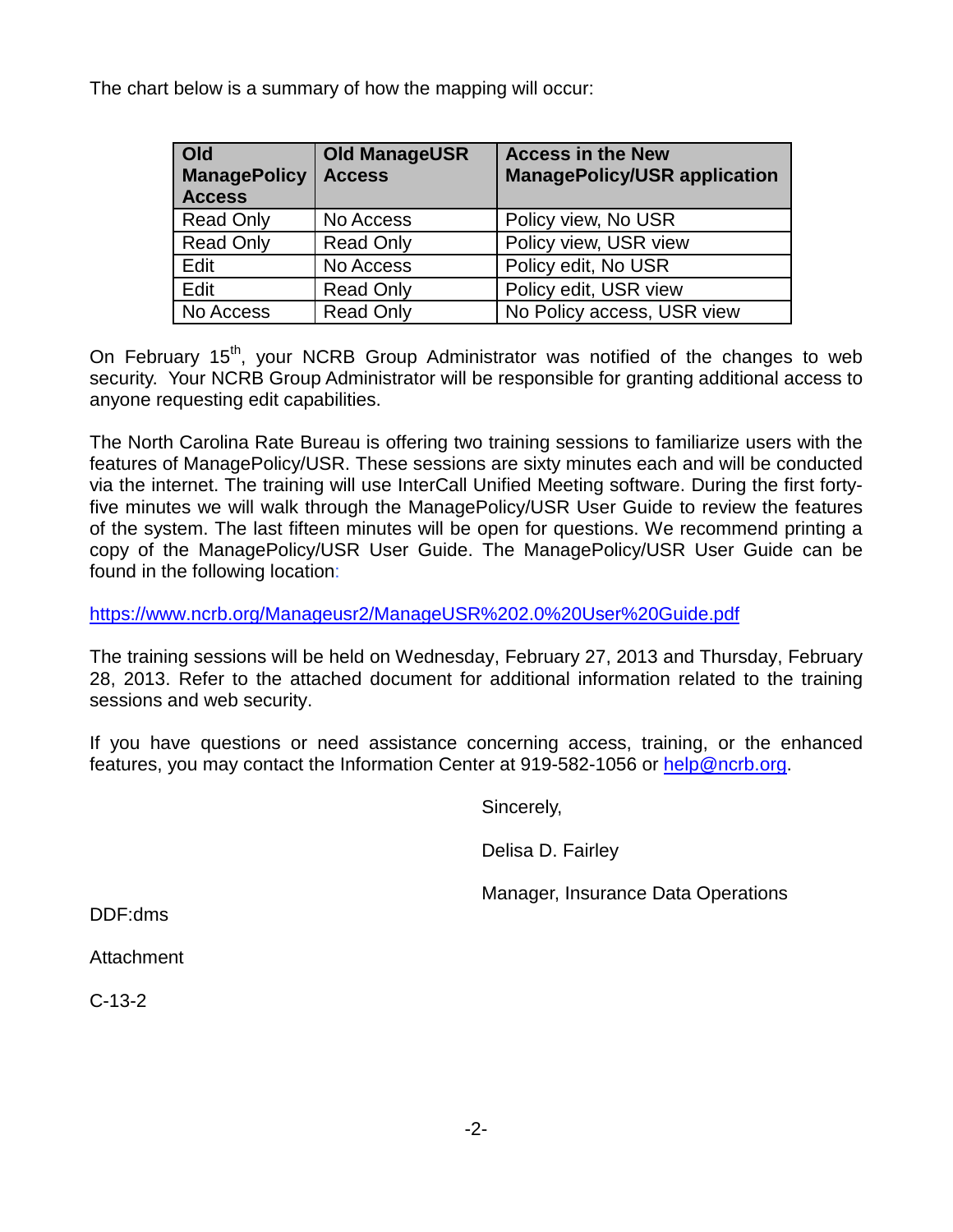### **How do I access ManagePolicy/USR?**

In order to access the ManagePolicy/USR web application, you must have a valid NCRB logon id and password. It is the responsibility of your NCRB Group Administrator to grant users at your company access to ManagePolicy/USR so that your company can be assured that only the appropriate users are given security rights to your policy and USR data.

#### **Users who DO NOT HAVE a NCRB logon id:**

If you do not have a NCRB logon id, you need to determine if your company has a NCRB Group Administrator by calling NCRB's Information Center at 919-582-1056. If your company has a NCRB Group Administrator, this individual has the ability to create a logon id for you and can give you access to the ManagePolicy/USR system.

If your company does not have a NCRB Group Administrator, your company should establish one by completing a Group Administrator Account Registration form. The Group Administrator will be responsible for managing individual user accounts for your organization and will serve as our primary contact for web account administration. We realize member companies may have users in different divisions, departments and/or geographical locations. To simplify the administration process, it is recommended that you select a single Group Administrator for your company or group of companies who will have the option to delegate administrative rights to additional member users within your company as needed to most efficiently manage your user accounts.

You can obtain the Group Administrator Account Registration form on NCRB's website at www.ncrb.org. Click the NCRB button, then the Workers Comp Services button. On the Workers Comp Services page, under the Web Application Supporting Materials section there is a link to the [Web Security New User Account Instructions.](http://www.ncrb.org/ncrb/Instructions/tabid/114/Default.aspx)

### **Users who ALREADY HAVE a NCRB logon id:**

Does your company have a NCRB Group Administrator?

**NOT SURE** – If you are not sure whether your company has a NCRB Group Administrator, you can request this information by calling NCRB's Information Center at 919-582-1056.

**YES –** On February 22, 2013, your company's Group Administrator will be given access to ManagePolicy/USR. Your Group Administrator is responsible for granting access to ManagePolicy/USR for additional users at each company. Your Group Administrator can contact the NCRB Information Center if any assistance is needed with granting access to your logon account.

**NO** - If your company does not have a NCRB Group Administrator, see the instructions above for "Users who DO NOT HAVE a NCRB logon id". This section provides instructions on how to set up a Group Administrator for your company. A Group Administrator has to be set up, even if you already have a logon id.